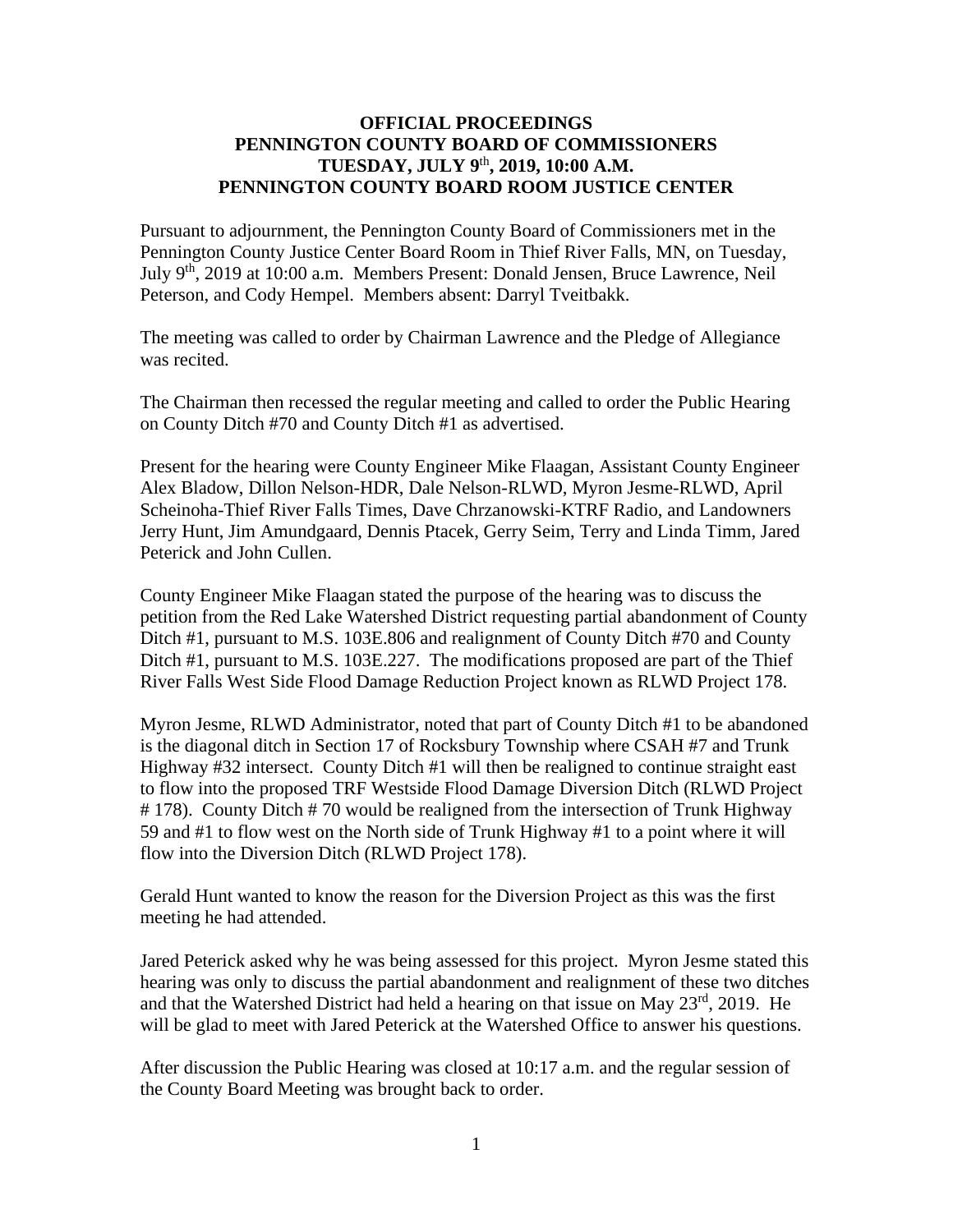The following resolution was introduced by Commissioner Jensen, seconded by Commissioner Peterson, and upon vote was carried.

# **RESOLUTION**

## **For Partial Abandonment of County Ditch #1 and County Ditch #70 and Realignment of County Ditch #1 and County Ditch #70**

**WHEREAS**, The Red Lake Watershed District has petitioned the Pennington County Board, acting as the Ditch Authority for County Ditch #70 and County Ditch #1, to realign portions of County Ditch #70 and County Ditch #1 and partial abandonment of portions of Pennington County Ditches #70 and County Ditch #1 and

**WHEREAS**, Pennington County held a public hearing on the petition on July 9th, 2019 at 10:00 a.m., in the Pennington County Justice Center Board Room to answer any questions regarding the petition;

**THEREFORE, BE IT RESOLVED**, by the Pennington County Board of Commissioners that the Petition from the Red Lake Watershed District for realignment and partial abandonment of County Ditch #70 and County Ditch #1 be approved upon the Thief River Falls West Side Flood Damage Reduction Project (RLWD Project 178) being approved and constructed.

County Engineer Mike Flaagan presented the agreement with Greenview Inc. for the period July  $1<sup>st</sup>$ , 2019 through June  $30<sup>th</sup>$ , 2020. The agreement covers custodial pay, labor expenses, and administrative costs for services at the Joint Use Facility Building. Moved by Commissioner Jensen, seconded by Commissioner Peterson, to approve the Greenview Inc. maintenance agreement for the period of July  $1<sup>st</sup>$ , 2019 through June  $30<sup>th</sup>$ , 2020 at the rate of \$16.60 per hour. Motion carried.

Michelle Landsverk of Landsverk and Associates, and Mike Barry of Jobs Inc., met with the County Board to present the 2020 Advance Thief River Budget and Work Plan. They also reviewed the 2019 major accomplishments. They are requesting that the County include \$25,000.00 in their 2020 budget for Advance Thief River. The County Board referred this request to the 2020 budget discussions.

County Sheriff Ray Kuznia made a request to purchase two Tough Book (Panasonic) computers for the squad cars from ReadiTech. The Technology Committee has reviewed the quote. Moved by Commissioner Hempel, seconded by Commissioner Jensen, to approve the purchase of two Tough Book (Panasonic) computers from ReadiTech for \$11,765.00. Motion carried.

Sheriff Kuznia then presented a letter of resignation from Lucas Molitor as he has accepted a position in the Clearwater County Sheriff's Office. Moved by Commissioner Jensen, seconded by Commissioner Hempel, to accept the resignation of Lucas Molitor from the position of Correction's Officer. Motion carried.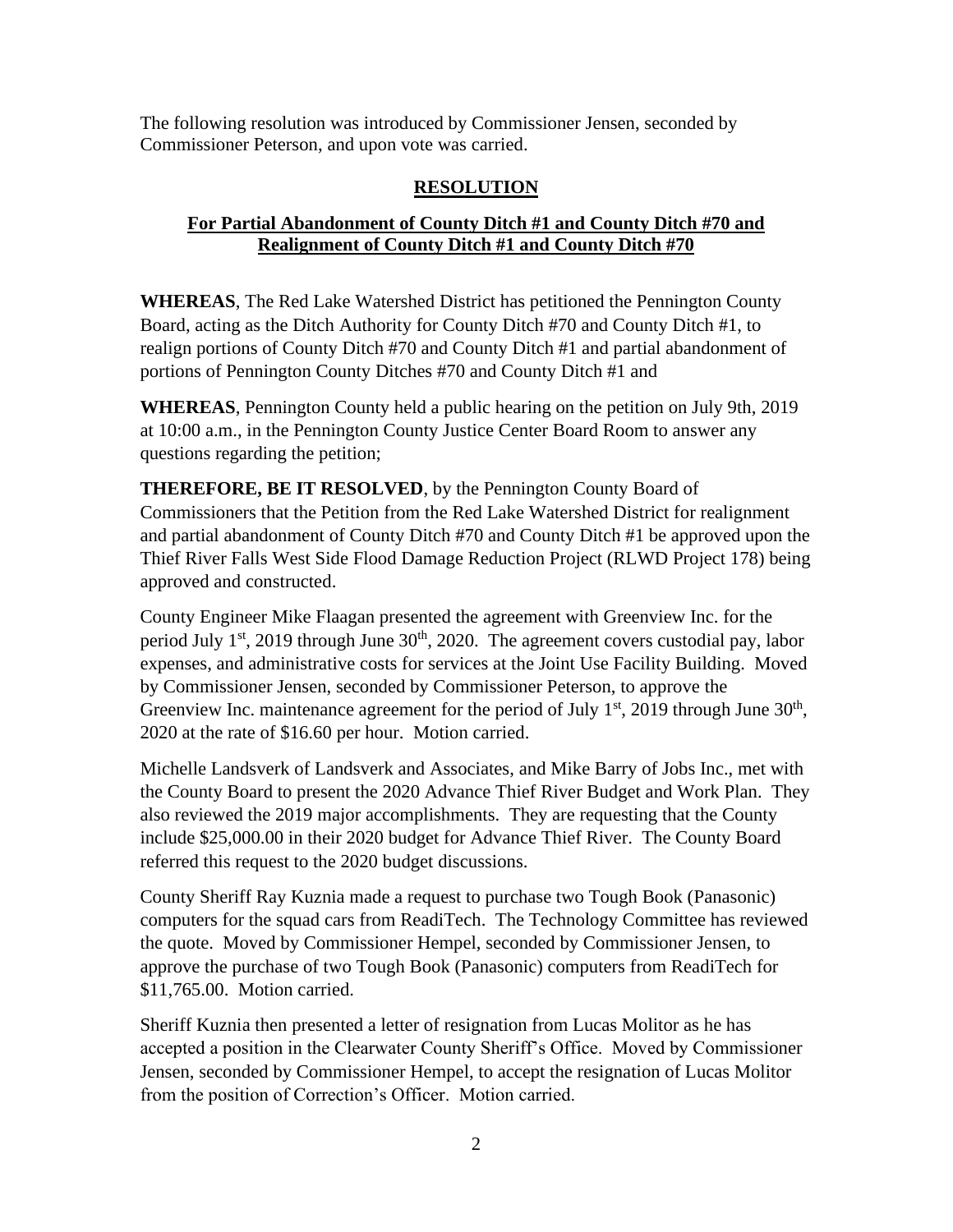Moved by Commissioner Jensen, seconded by Commissioner Peterson, to hire Gracie Hannon to fill the position of part-time Correction's Officer. Motion carried.

Kayla Jore then introduced herself to the County Board. Kayla is the new Director of the Inter County Nursing Service.

Moved by Commissioner Jensen, seconded by Commissioner Hempel, to approve the following elected official salaries effective July  $1<sup>st</sup>$ , 2019. Motion unanimously carried.

| <b>County Attorney:</b>          | \$107,000.00 |
|----------------------------------|--------------|
| <b>County Auditor-Treasurer:</b> | \$104,200.00 |
| <b>County Sheriff:</b>           | \$99,400.00  |
| <b>County Recorder:</b>          | \$67,500.00  |

No action was taken on County Commissioner salaries at this time.

County Sheriff Ray Kuznia presented a quote from Axon Enterprise, Inc. for two new tasers for the Sheriff's Deputies. The tasers they replace will be available to the Corrections Officers. The quote for the taser includes a spare battery pact and holster for \$2,410.00. Moved by Commissioner Hempel, seconded by Commissioner Jensen, to approve the purchase of two tasers from Axon Enterprise Inc. Motion carried.

Commissioner Jensen moved, seconded by Commissioner Peterson, to approve the following three change orders for the Justice Center Project. Motion carried.

| CO#8 CAB Construction | Additional Steel added                                         | $+$ \$ 5,219.58 |
|-----------------------|----------------------------------------------------------------|-----------------|
|                       | CO#5 Anderson Steel & Crane Install beams & reinforce stairway | $+$ \$18,795.50 |
| CO#7 CAB Construction | Steel beam install & reinforce stairway                        | $-$18,795.50$   |

Commissioner Peterson moved, seconded by Commissioner Jensen, to approve the following two contracts with the State of Minnesota Department of Natural resources. Motion carried.

- 1. Registration and Titling Electronic License System Agent Contract with the Deputy Registrar of Motor Vehicles (7/1/19-6/30/24).
- 2. Electronic License System Point-of-Sale Agent Contract for Game & Fish Licensing (7/1/19-6/30/24).

Moved by Commissioner Hempel, seconded by Commissioner Peterson, that the County Board approve the Appointment Order for Joint Ditch #13 as required by M.S. 103F.235 and appoint the following Commissioners and their successors to represent Pennington County on the Joint Ditch #13 Board: District 1 - Commissioner Don Jensen, District 3 - Commissioner Neil Peterson, District 4 - Commissioner Darryl Tveitbakk and District 5 - Commissioner Bruce Lawrence. Motion carried.